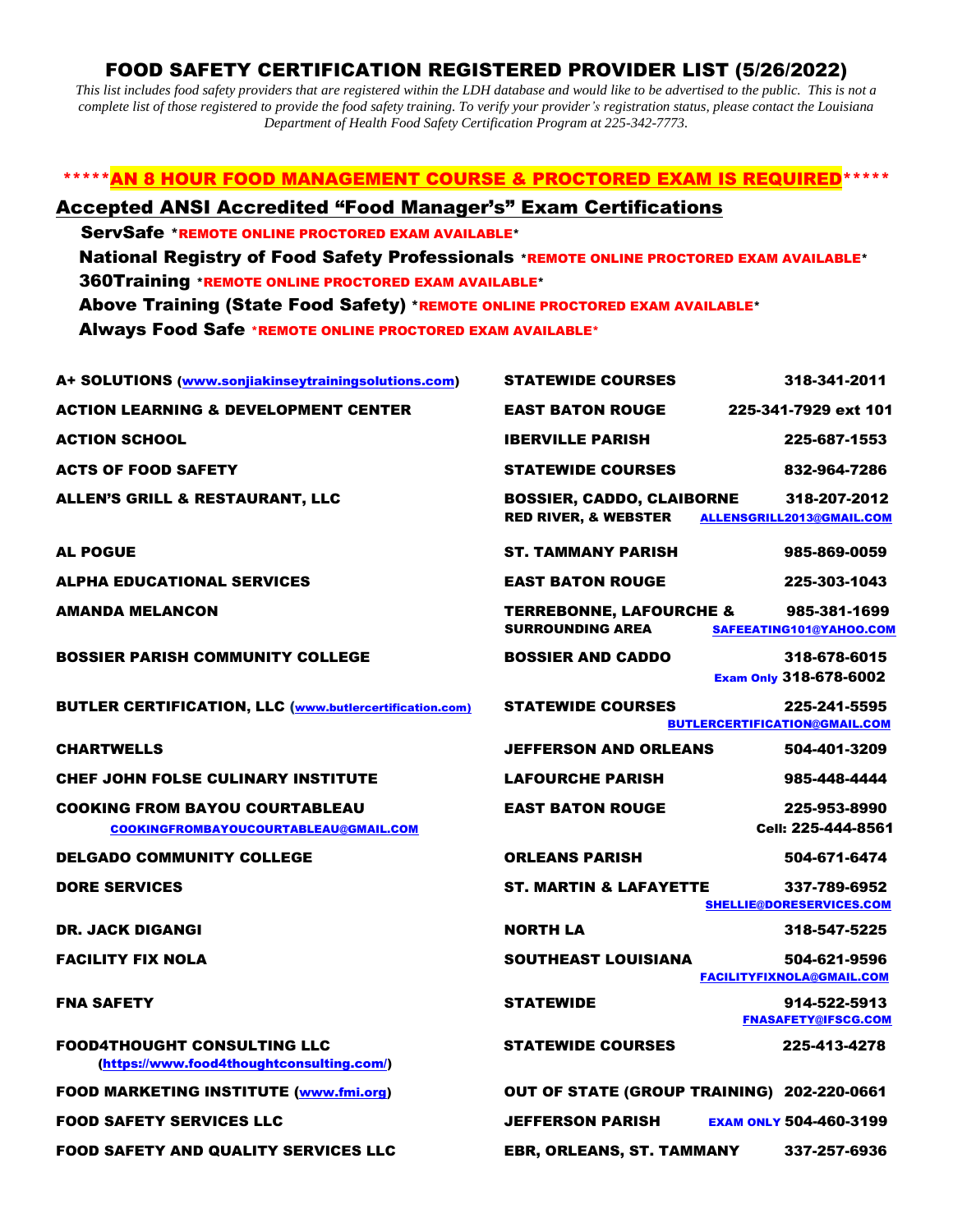| <b>HARRELL &amp; ASSOCIATES, LLC</b>                                                                 | <b>GREATER NEW ORLEANS AREA</b>                                                            | 504-261-7823<br><b>KAYHARRELL77@GMAIL.COM</b>                     |
|------------------------------------------------------------------------------------------------------|--------------------------------------------------------------------------------------------|-------------------------------------------------------------------|
| <b>HRB UNIVERSAL (www.hrbuni.com)</b>                                                                | <b>SOUTH LOUISIANA</b>                                                                     | 855-447-2864                                                      |
| <b>ISLAND OF ALGIERS TOURS, LLC</b>                                                                  | <b>ORLEANS PARISH ISLANDOFALGIERSTOURS@YAHOO.COM</b><br><b>STATEWIDE COURSES AVAILABLE</b> | 504-442-0253                                                      |
| <b>JESSEAUX TRAINING SOLUTIONS</b>                                                                   | <b>ACADIA &amp; STATEWIDE</b>                                                              | 337-783-7837                                                      |
| <b>JOHN A SHAW</b>                                                                                   | <b>NORTHWEST LA &amp; WEST TX</b>                                                          | 318-617-7624<br><b>SOUTHSHAW@ATT.NET</b>                          |
| <b>LANDMARK SAFETY, LLC</b>                                                                          | <b>LAFAYETTE</b>                                                                           | <b>EXAM ONLY 337-406-0069</b><br><b>JACKIE@LANDMARKSAFETY.COM</b> |
| <b>LANNIE ARDOIN</b>                                                                                 | <b>SOUTHWEST LA</b>                                                                        | 337-304-6094<br>LANNIE.ARDOIN@YAHOO.COM                           |
| <b>LAURA WILSON</b>                                                                                  | <b>SOUTHERN LA (WILL TRAVEL)</b>                                                           | 615-974-7151                                                      |
| <b>LAWANDA DENISE FELDER</b>                                                                         | <b>STATEWIDE COURSES</b>                                                                   | 504-355-7673<br>DENISEFELDER2020@GMAIL.COM                        |
| <b>LOTTIE LANDRY</b>                                                                                 | <b>LAFOURCHE &amp; TERREBONNE</b>                                                          | 985-414-1012                                                      |
| <b>LOUISIANA RESTAURANT ASSOC (www.lra.org)</b>                                                      | <b>STATEWIDE COURSES</b>                                                                   | 800-256-4572                                                      |
| <b>LSU-EUNICE</b>                                                                                    | <b>ACADIA PARISH</b>                                                                       | 337-550-1390                                                      |
| <b>MELANY CORMIER</b>                                                                                | <b>LAFAYETTE</b>                                                                           | 337-849-9609                                                      |
| <b>MELISSA RODRIGUEZ</b>                                                                             | <b>LAFAYETTE</b>                                                                           | 337-658-1233                                                      |
| <b>MIKE'S FOOD SAFETY CLASS LLC</b><br>(www.mikesfoodsafetyclass.com)                                | <b>HATTIESBURG, MS</b>                                                                     | 601-325-1044                                                      |
| <b>MISSISSIPPI STATE UNIVERSITY</b>                                                                  | <b>ST. TAMMANY &amp; WASHINGTON</b>                                                        | 601-403-2280                                                      |
| MS KICK - SUSLA (www.mskick.org)                                                                     | <b>CADDO, BOSSIER</b>                                                                      | 318-670-9780                                                      |
| <b>NEXT LEVEL DEVELOPMENT &amp; TRAINING ASSOCIATION</b><br>(www.nextleveldta.com)                   | <b>SHREVEPORT, AND STATEWIDE</b>                                                           | 877-352-1136<br><b>INFO@NEXTLEVELDTA.COM</b>                      |
| <b>NICOLE BELL "THE FOOD SAFETY LADY"</b>                                                            | <b>VICKSBURG AND NATCHEZ, MS</b><br>(WILL TRAVEL)                                          | 601-807-2232                                                      |
| <b>NOLA FOOD SAFETY</b>                                                                              | <b>STATEWIDE COURSES</b>                                                                   | 504-292-0071<br>NOLAFOODSAFETY@GMAIL.COM                          |
| <b>PERCLE CONSULTING LLC</b>                                                                         | <b>SOUTH LOUISIANA</b>                                                                     | 985-312-8692<br><b>MAPERCLE@GMAIL.COM</b>                         |
| <b>PONCHATRAIN FOODS INC</b>                                                                         | <b>ST. TAMMANY</b>                                                                         | 985-789-6240                                                      |
| PSA TRAINING AND CONSULTING LLC                                                                      | <b>CADDO, ORLEANS, STATEWIDE</b>                                                           | 318-208-4907                                                      |
| <b>Q &amp; A ENVIRONMENTAL SERVICES</b><br>(www.qaesinfo.com)                                        | <b>ORLEANS, JEFFERSON,</b><br><b>ST. TAMMANY</b>                                           | 504-701-5955<br>QAESINFO@GMAIL.COM                                |
| <b>QRS TRAINING, LLC (www.grstraining.com)</b>                                                       | <b>EBR/ORLEANS/JEFFERSON</b>                                                               | 866-682-9916<br>REGISTRATIONS@QRSTRAINING.COM                     |
| <b>RELYON NUTEC</b>                                                                                  | <b>LAFAYETTE</b>                                                                           | 337-365-7690                                                      |
| <b>SAFE FOOD MS (www.safefoodms.com)</b>                                                             | <b>COASTAL AREAS OF LA, MS, AL</b>                                                         | 228-326-9161<br>LINDA@SAFEFOODMS.COM                              |
| <b>SASSI ENTERPRISES, LLC</b><br><b>SCLAFANI'S COOKING SCHOOL</b><br>(www.sclafanicookingschool.com) | <b>NW LOUISIANA</b><br><b>JEFFERSON PARISH</b>                                             | 318-205-0606<br>504-833-7861                                      |